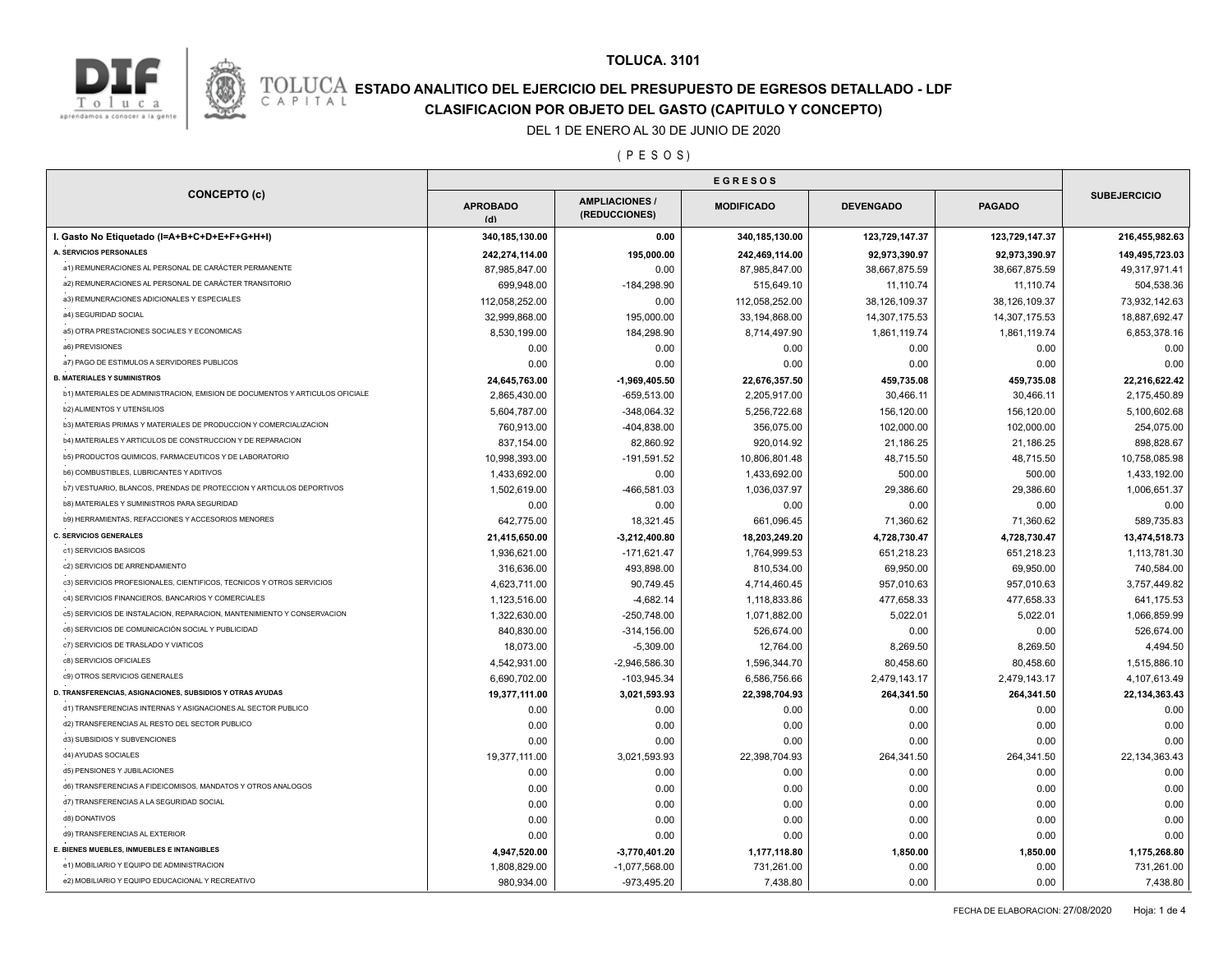



# **ESTADO ANALITICO DEL EJERCICIO DEL PRESUPUESTO DE EGRESOS DETALLADO - LDF**<br>CAPITAL CIASIFICACION POR OBJETO DEL GASTO (CAPITULO Y CONCEPTO) **CLASIFICACION POR OBJETO DEL GASTO (CAPITULO Y CONCEPTO)**

#### DEL 1 DE ENERO AL 30 DE JUNIO DE 2020

#### ( P E S O S )

| <b>CONCEPTO (c)</b>                                                                                            | <b>APROBADO</b><br>(d) | <b>AMPLIACIONES/</b><br>(REDUCCIONES) | <b>MODIFICADO</b> | <b>DEVENGADO</b> | <b>PAGADO</b> | <b>SUBEJERCICIO</b> |
|----------------------------------------------------------------------------------------------------------------|------------------------|---------------------------------------|-------------------|------------------|---------------|---------------------|
| e3) EQUIPO E INSTRUMENTAL MEDICO Y DE LABORATORIO                                                              | 728,490.00             | $-673,459.00$                         | 55,031.00         | 0.00             | 0.00          | 55,031.00           |
| e4) VEHICULOS Y EQUIPO DE TRANSPORTE                                                                           | 800,000.00             | $-800,000.00$                         | 0.00              | 0.00             | 0.00          | 0.00                |
| e5) EQUIPO DE DEFENSA Y SEGURIDAD                                                                              | 0.00                   | 0.00                                  | 0.00              | 0.00             | 0.00          | 0.00                |
| e6) MAQUINARIA, OTROS EQUIPOS Y HERRAMIENTAS                                                                   | 500,484.00             | $-302,096.00$                         | 198,388.00        | 1,850.00         | 1,850.00      | 196,538.00          |
| e7) ACTIVOS BIOLOGICOS                                                                                         | 0.00                   | 0.00                                  | 0.00              | 0.00             | 0.00          | 0.00                |
| e8) BIENES INMUEBLES                                                                                           | 0.00                   | 0.00                                  | 0.00              | 0.00             | 0.00          | 0.00                |
| e9) ACTIVOS INTANGIBLES                                                                                        | 128,783.00             | 56,217.00                             | 185,000.00        | 0.00             | 0.00          | 185,000.00          |
| F. INVERSION PUBLICA                                                                                           | 8,000,000.00           | $-2,000,000.00$                       | 6,000,000.00      | 0.00             | 0.00          | 6,000,000.00        |
| f1) OBRA PUBLICA EN BIENES DE DOMINIO PUBLICO                                                                  | 0.00                   | 0.00                                  | 0.00              | 0.00             | 0.00          | 0.00                |
| f2) OBRA PUBLICA EN BIENES PROPIOS                                                                             | 8,000,000.00           | $-2,000,000.00$                       | 6,000,000.00      | 0.00             | 0.00          | 6,000,000.00        |
| f3) PROYECTOS PRODUCTIVOS Y ACCIONES DE FOMENTO                                                                | 0.00                   | 0.00                                  | 0.00              | 0.00             | 0.00          | 0.00                |
| <b>G. INVERSIONES FINANCIERAS Y OTRAS PROVISIONES</b>                                                          | 0.00                   | 0.00                                  | 0.00              | 0.00             | 0.00          | 0.00                |
| g1) INVERSIONES PARA EL FOMENTO DE ACTIVIDADES PRODUCTIVAS                                                     | 0.00                   | 0.00                                  | 0.00              | 0.00             | 0.00          | 0.00                |
| g2) ACCIONES Y PARTICIPACIONES DE CAPITAL                                                                      | 0.00                   | 0.00                                  | 0.00              | 0.00             | 0.00          | 0.00                |
| g3) COMPRA DE TITULOS Y VALORES                                                                                | 0.00                   | 0.00                                  | 0.00              | 0.00             | 0.00          | 0.00                |
| g4) CONCESION DE PRESTAMOS                                                                                     | 0.00                   | 0.00                                  | 0.00              | 0.00             | 0.00          | 0.00                |
| g5) INVERSIONES EN FIDEICOMISOS, MANDATOS Y OTROS ANALOGOS<br>FIDEICOMISO DE DESASTRES NATURALES (INFORMATIVO) | 0.00                   | 0.00                                  | 0.00              | 0.00             | 0.00          | 0.00                |
| g6) OTRAS INVERSIONES FINANCIERAS                                                                              | 0.00                   | 0.00                                  | 0.00              | 0.00             | 0.00          | 0.00                |
| g7) PROVISIONES PARA CONTINGENCIAS Y OTRAS EROGACIONES ESPECIALES                                              | 0.00                   | 0.00                                  | 0.00              | 0.00             | 0.00          | 0.00                |
| H. PARTICIPACIONES Y APORTACIONES                                                                              | 0.00                   | 0.00                                  | 0.00              | 0.00             | 0.00          | 0.00                |
| h1) PARTICIPACIONES                                                                                            | 0.00                   | 0.00                                  | 0.00              | 0.00             | 0.00          | 0.00                |
| h2) APORTACIONES                                                                                               | 0.00                   | 0.00                                  | 0.00              | 0.00             | 0.00          | 0.00                |
| h3) CONVENIOS                                                                                                  | 0.00                   | 0.00                                  | 0.00              | 0.00             | 0.00          | 0.00                |
| I. DEUDA PUBLICA                                                                                               | 19,524,972.00          | 7,735,613.57                          | 27,260,585.57     | 25,301,099.35    | 25,301,099.35 | 1,959,486.22        |
| i1) AMORTIZACION DE LA DEUDA PUBLICA                                                                           | 0.00                   | 0.00                                  | 0.00              | 0.00             | 0.00          | 0.00                |
| i2) INTERESES DE LA DEUDA PUBLICA                                                                              | 0.00                   | 0.00                                  | 0.00              | 0.00             | 0.00          | 0.00                |
| i3) COMISIONES DE LA DEUDA PUBLICA                                                                             | 0.00                   | 0.00                                  | 0.00              | 0.00             | 0.00          | 0.00                |
| i4) GASTOS DE LA DEUDA PUBLICA                                                                                 | 0.00                   | 0.00                                  | 0.00              | 0.00             | 0.00          | 0.00                |
| i5) COSTO POR COBERTURAS                                                                                       | 0.00                   | 0.00                                  | 0.00              | 0.00             | 0.00          | 0.00                |
| i6) APOYOS FINANCIEROS                                                                                         | 0.00                   | 0.00                                  | 0.00              | 0.00             | 0.00          | 0.00                |
| i7) ADEUDOS DE EJERCICIOS FISCALES ANTERIORES (ADEFAS)                                                         | 19,524,972.00          | 7,735,613.57                          | 27,260,585.57     | 25,301,099.35    | 25,301,099.35 | 1,959,486.22        |
| II. Gasto Etiquetado (II=A+B+C+D+E+F+G+H+I)                                                                    | 0.00                   | 0.00                                  | 0.00              | 0.00             | 0.00          | 0.00                |
| A. SERVICIOS PERSONALES                                                                                        | 0.00                   | 0.00                                  | 0.00              | 0.00             | 0.00          | 0.00                |
| a1) REMUNERACIONES AL PERSONAL DE CARÁCTER PERMANENTE                                                          | 0.00                   | 0.00                                  | 0.00              | 0.00             | 0.00          | 0.00                |
| a2) REMUNERACIONES AL PERSONAL DE CARÁCTER TRANSITORIO                                                         | 0.00                   | 0.00                                  | 0.00              | 0.00             | 0.00          | 0.00                |
| a3) REMUNERACIONES ADICIONALES Y ESPECIALES                                                                    | 0.00                   | 0.00                                  | 0.00              | 0.00             | 0.00          | 0.00                |
| a4) SEGURIDAD SOCIAL                                                                                           | 0.00                   | 0.00                                  | 0.00              | 0.00             | 0.00          | 0.00                |
| a5) OTRA PRESTACIONES SOCIALES Y ECONOMICAS                                                                    | 0.00                   | 0.00                                  | 0.00              | 0.00             | 0.00          | 0.00                |
| a6) PREVISIONES                                                                                                | 0.00                   | 0.00                                  | 0.00              | 0.00             | 0.00          | 0.00                |
| a7) PAGO DE ESTIMULOS A SERVIDORES PUBLICOS                                                                    | 0.00                   | 0.00                                  | 0.00              | 0.00             | 0.00          | 0.00                |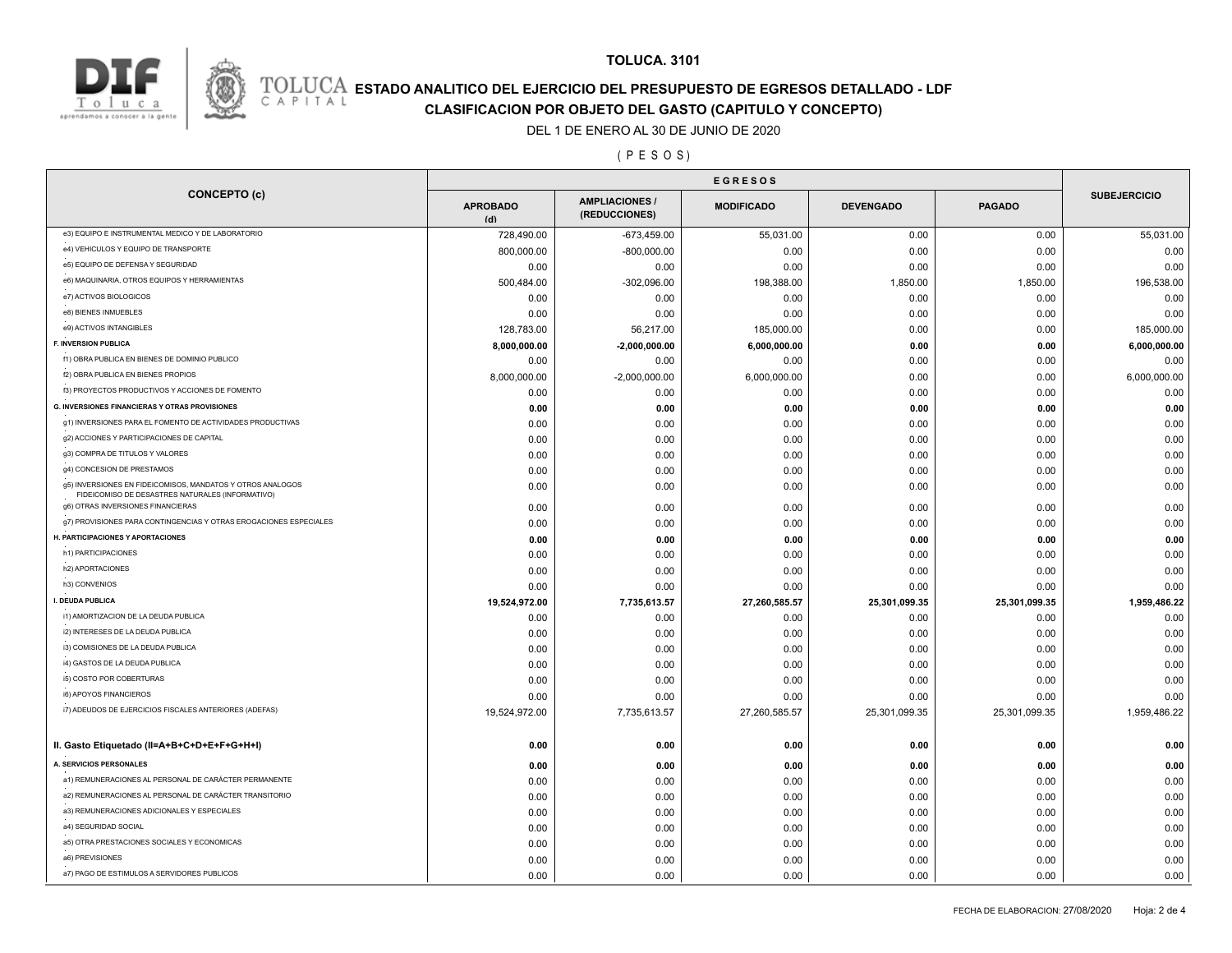

# **ESTADO ANALITICO DEL EJERCICIO DEL PRESUPUESTO DE EGRESOS DETALLADO - LDF**<br>CAPITAL CLASIFICACION POR OR IETO DEL GASTO (CARITILLO Y CONCERTO)

**CLASIFICACION POR OBJETO DEL GASTO (CAPITULO Y CONCEPTO)**

### DEL 1 DE ENERO AL 30 DE JUNIO DE 2020

### ( P E S O S )

| <b>CONCEPTO (c)</b>                                                          | <b>APROBADO</b><br>(d) | <b>AMPLIACIONES /</b><br>(REDUCCIONES) | <b>MODIFICADO</b> | <b>DEVENGADO</b> | <b>PAGADO</b> | <b>SUBEJERCICIO</b> |  |
|------------------------------------------------------------------------------|------------------------|----------------------------------------|-------------------|------------------|---------------|---------------------|--|
| <b>B. MATERIALES Y SUMINISTROS</b>                                           | 0.00                   | 0.00                                   | 0.00              | 0.00             | 0.00          | 0.00                |  |
| b1) MATERIALES DE ADMINISTRACION, EMISION DE DOCUMENTOS Y ARTICULOS OFICIALE | 0.00                   | 0.00                                   | 0.00              | 0.00             | 0.00          | 0.00                |  |
| b2) ALIMENTOS Y UTENSILIOS                                                   | 0.00                   | 0.00                                   | 0.00              | 0.00             | 0.00          | 0.00                |  |
| b3) MATERIAS PRIMAS Y MATERIALES DE PRODUCCION Y COMERCIALIZACION            | 0.00                   | 0.00                                   | 0.00              | 0.00             | 0.00          | 0.00                |  |
| b4) MATERIALES Y ARTICULOS DE CONSTRUCCION Y DE REPARACION                   | 0.00                   | 0.00                                   | 0.00              | 0.00             | 0.00          | 0.00                |  |
| b5) PRODUCTOS QUIMICOS, FARMACEUTICOS Y DE LABORATORIO                       | 0.00                   | 0.00                                   | 0.00              | 0.00             | 0.00          | 0.00                |  |
| b6) COMBUSTIBLES, LUBRICANTES Y ADITIVOS                                     | 0.00                   | 0.00                                   | 0.00              | 0.00             | 0.00          | 0.00                |  |
| b7) VESTUARIO, BLANCOS, PRENDAS DE PROTECCION Y ARTICULOS DEPORTIVOS         | 0.00                   | 0.00                                   | 0.00              | 0.00             | 0.00          | 0.00                |  |
| b8) MATERIALES Y SUMINISTROS PARA SEGURIDAD                                  | 0.00                   | 0.00                                   | 0.00              | 0.00             | 0.00          | 0.00                |  |
| b9) HERRAMIENTAS, REFACCIONES Y ACCESORIOS MENORES                           | 0.00                   | 0.00                                   | 0.00              | 0.00             | 0.00          | 0.00                |  |
| C. SERVICIOS GENERALES                                                       | 0.00                   | 0.00                                   | 0.00              | 0.00             | 0.00          | 0.00                |  |
| c1) SERVICIOS BASICOS                                                        | 0.00                   | 0.00                                   | 0.00              | 0.00             | 0.00          | 0.00                |  |
| c2) SERVICIOS DE ARRENDAMIENTO                                               | 0.00                   | 0.00                                   | 0.00              | 0.00             | 0.00          | 0.00                |  |
| c3) SERVICIOS PROFESIONALES, CIENTIFICOS, TECNICOS Y OTROS SERVICIOS         | 0.00                   | 0.00                                   | 0.00              | 0.00             | 0.00          | 0.00                |  |
| c4) SERVICIOS FINANCIEROS, BANCARIOS Y COMERCIALES                           | 0.00                   | 0.00                                   | 0.00              | 0.00             | 0.00          | 0.00                |  |
| c5) SERVICIOS DE INSTALACION, REPARACION, MANTENIMIENTO Y CONSERVACION       | 0.00                   | 0.00                                   | 0.00              | 0.00             | 0.00          | 0.00                |  |
| c6) SERVICIOS DE COMUNICACIÓN SOCIAL Y PUBLICIDAD                            | 0.00                   | 0.00                                   | 0.00              | 0.00             | 0.00          | 0.00                |  |
| c7) SERVICIOS DE TRASLADO Y VIATICOS                                         | 0.00                   | 0.00                                   | 0.00              | 0.00             | 0.00          | 0.00                |  |
| c8) SERVICIOS OFICIALES                                                      | 0.00                   | 0.00                                   | 0.00              | 0.00             | 0.00          | 0.00                |  |
| c9) OTROS SERVICIOS GENERALES                                                | 0.00                   | 0.00                                   | 0.00              | 0.00             | 0.00          | 0.00                |  |
| D. TRANSFERENCIAS, ASIGNACIONES, SUBSIDIOS Y OTRAS AYUDAS                    | 0.00                   | 0.00                                   | 0.00              | 0.00             | 0.00          | 0.00                |  |
| d1) TRANSFERENCIAS INTERNAS Y ASIGNACIONES AL SECTOR PUBLICO                 | 0.00                   | 0.00                                   | 0.00              | 0.00             | 0.00          | 0.00                |  |
| d2) TRANSFERENCIAS AL RESTO DEL SECTOR PUBLICO                               | 0.00                   | 0.00                                   | 0.00              | 0.00             | 0.00          | 0.00                |  |
| d3) SUBSIDIOS Y SUBVENCIONES                                                 | 0.00                   | 0.00                                   | 0.00              | 0.00             | 0.00          | 0.00                |  |
| d4) AYUDAS SOCIALES                                                          | 0.00                   | 0.00                                   | 0.00              | 0.00             | 0.00          | 0.00                |  |
| d5) PENSIONES Y JUBILACIONES                                                 | 0.00                   | 0.00                                   | 0.00              | 0.00             | 0.00          | 0.00                |  |
| d6) TRANSFERENCIAS A FIDEICOMISOS, MANDATOS Y OTROS ANALOGOS                 | 0.00                   | 0.00                                   | 0.00              | 0.00             | 0.00          | 0.00                |  |
| d7) TRANSFERENCIAS A LA SEGURIDAD SOCIAL                                     | 0.00                   | 0.00                                   | 0.00              | 0.00             | 0.00          | 0.00                |  |
| d8) DONATIVOS                                                                | 0.00                   | 0.00                                   | 0.00              | 0.00             | 0.00          | 0.00                |  |
| d9) TRANSFERENCIAS AL EXTERIOR                                               | 0.00                   | 0.00                                   | 0.00              | 0.00             | 0.00          | 0.00                |  |
| E. BIENES MUEBLES, INMUEBLES E INTANGIBLES                                   | 0.00                   | 0.00                                   |                   | 0.00             | 0.00          | 0.00                |  |
| e1) MOBILIARIO Y EQUIPO DE ADMINISTRACION                                    | 0.00                   | 0.00                                   | 0.00<br>0.00      | 0.00             | 0.00          | 0.00                |  |
| e2) MOBILIARIO Y EQUIPO EDUCACIONAL Y RECREATIVO                             | 0.00                   | 0.00                                   | 0.00              | 0.00             | 0.00          | 0.00                |  |
| e3) EQUIPO E INSTRUMENTAL MEDICO Y DE LABORATORIO                            |                        |                                        | 0.00              | 0.00             | 0.00          | 0.00                |  |
| e4) VEHICULOS Y EQUIPO DE TRANSPORTE                                         | 0.00<br>0.00           | 0.00<br>0.00                           |                   | 0.00             | 0.00          | 0.00                |  |
| e5) EQUIPO DE DEFENSA Y SEGURIDAD                                            | 0.00                   | 0.00                                   | 0.00<br>0.00      | 0.00             | 0.00          | 0.00                |  |
| e6) MAQUINARIA, OTROS EQUIPOS Y HERRAMIENTAS                                 |                        |                                        |                   |                  |               |                     |  |
| e7) ACTIVOS BIOLOGICOS                                                       | 0.00                   | 0.00                                   | 0.00              | 0.00             | 0.00          | 0.00                |  |
| e8) BIENES INMUEBLES                                                         | 0.00                   | 0.00                                   | 0.00              | 0.00             | 0.00          | 0.00                |  |
| e9) ACTIVOS INTANGIBLES                                                      | 0.00                   | 0.00                                   | 0.00              | 0.00             | 0.00          | 0.00                |  |
| F. INVERSION PUBLICA                                                         | 0.00                   | 0.00                                   | 0.00              | 0.00             | 0.00          | 0.00                |  |
| f1) OBRA PUBLICA EN BIENES DE DOMINIO PUBLICO                                | 0.00                   | 0.00                                   | 0.00              | 0.00             | 0.00          | 0.00                |  |
|                                                                              | 0.00                   | 0.00                                   | 0.00              | 0.00             | 0.00          | 0.00                |  |